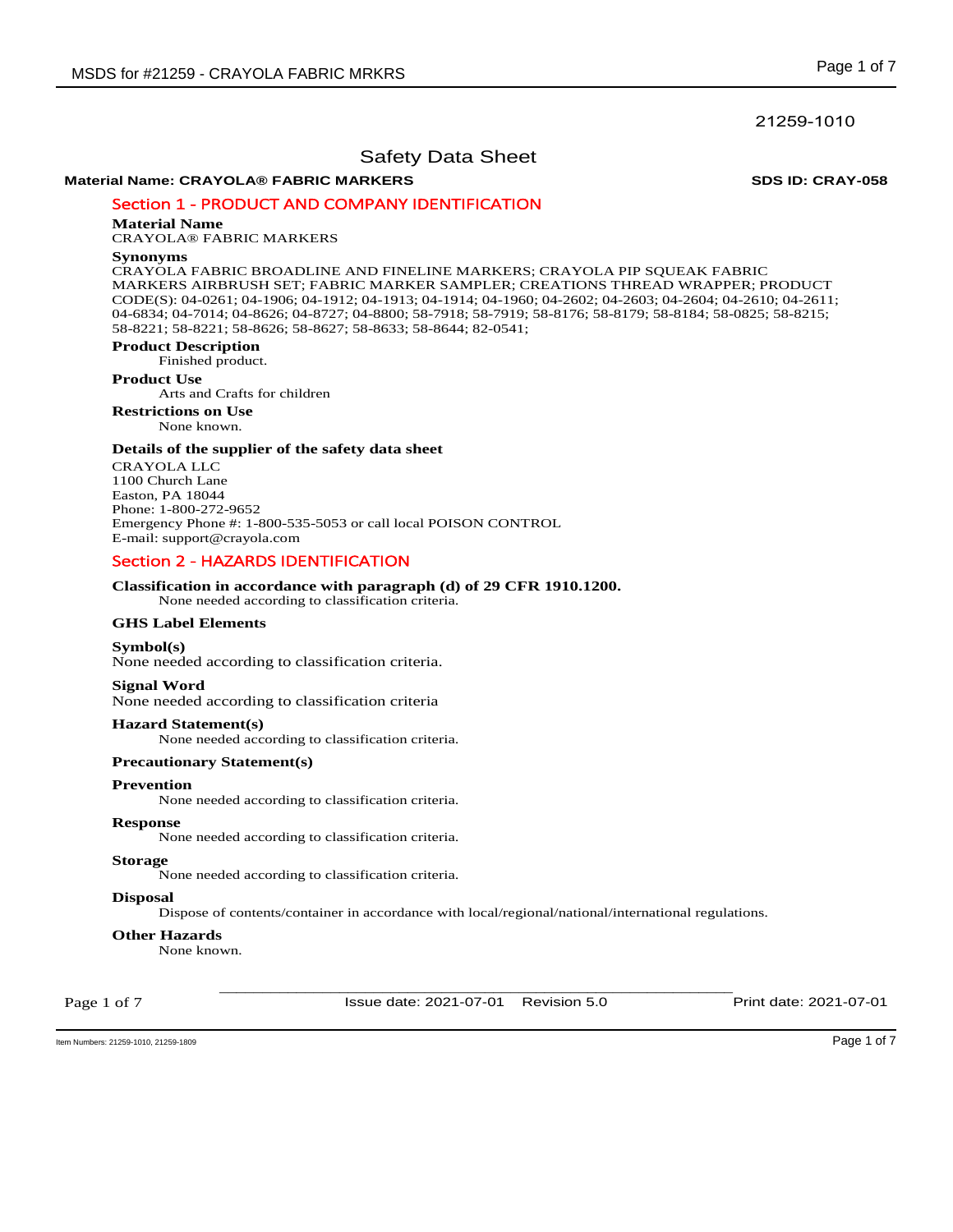# **Material Name: CRAYOLA® FABRIC MARKERS SDS ID: CRAY-058**

# Section 3 - COMPOSITION / INFORMATION ON INGREDIENTS

| CAS           | <b>Component Name</b>                                                                                                                                                                                                   | Percent |
|---------------|-------------------------------------------------------------------------------------------------------------------------------------------------------------------------------------------------------------------------|---------|
| Not available | Product has been certified as nontoxic by the Art and<br>Creative Materials Institute, Inc. and conforms to ASM<br>D 4236 standard practice for labeling art materials for<br>acute and chronic adverse health hazards. | 100     |

# Section 4 - FIRST AID MEASURES

### **Inhalation**

It is unlikely that emergency treatment will be required. Remove from exposure. Get medical attention, if needed.

### **Skin**

It is unlikely that emergency treatment will be required. If adverse effects occur, wash with soap or mild detergent and large amounts of water. Get medical attention, if needed.

# **Eyes**

It is unlikely that emergency treatment will be required. Flush eyes with plenty of water for at least 15 minutes. If eye irritation persists, get medical advice/attention.

### **Ingestion**

Call a poison control center or doctor immediately for treatment advice.

### **Most Important Symptoms/Effects**

**Acute** 

No information on significant adverse effects.

### **Delayed**

No information on significant adverse effects.

# **Indication of any immediate medical attention and special treatment needed**

# Treat symptomatically and supportively. Section 5 - FIRE FIGHTING MEASURES

# **Extinguishing Media**

**Suitable Extinguishing Media** 

Water, regular dry chemical, carbon dioxide, regular foam.

**Unsuitable Extinguishing Media**

None known.

### **Hazardous Combustion Products**

Oxides of carbon.

# **Advice for firefighters**

Slight fire hazard.

### **Fire Fighting Measures**

Move container from fire area if it can be done without risk. Use extinguishing agents appropriate for surrounding fire. Avoid inhalation of material or combustion by-products. Stay upwind and keep out of low areas.

### **Special Protective Equipment and Precautions for Firefighters**

Wear protective clothing and equipment suitable for the surrounding fire.

Page 2 of 7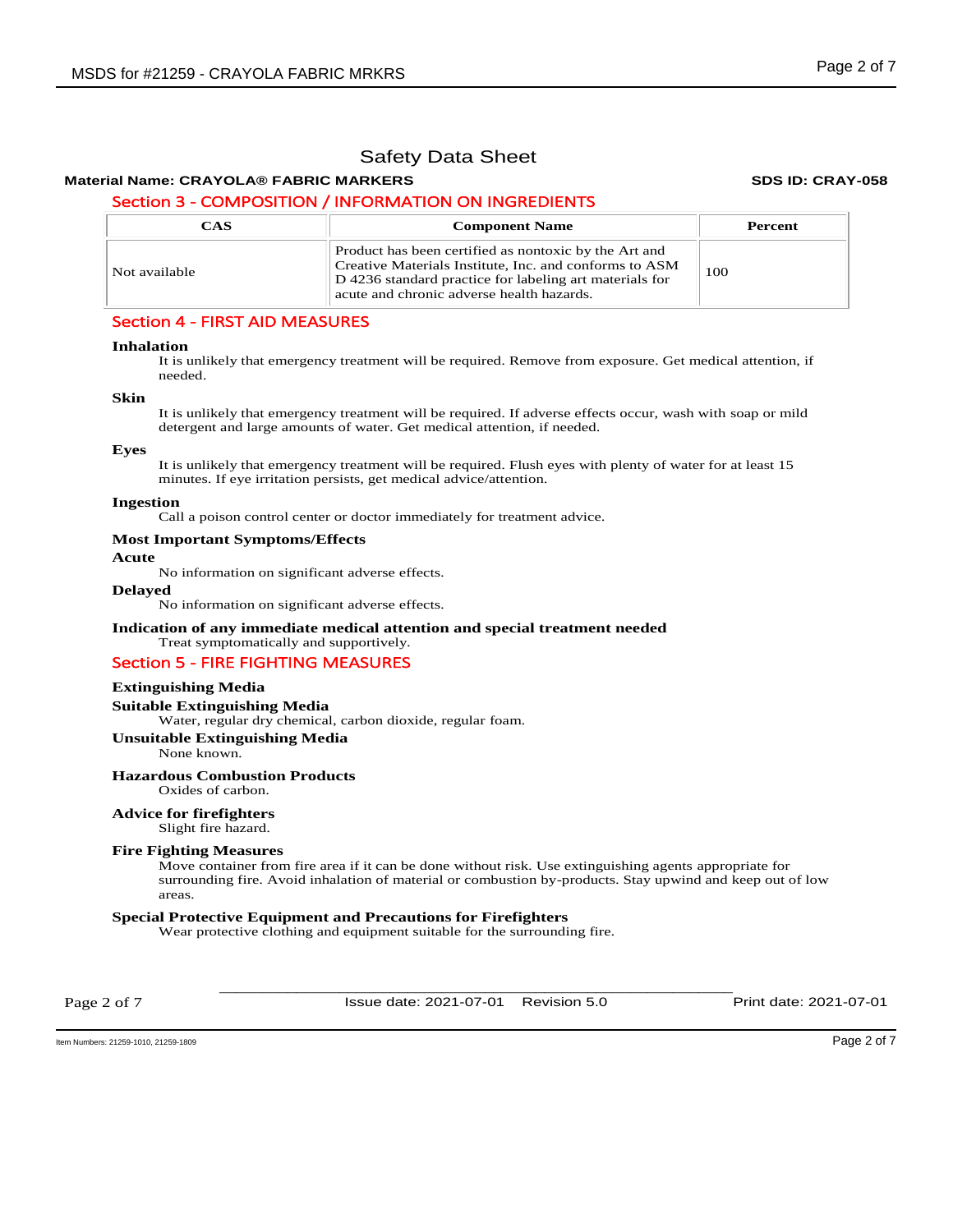# **Material Name: CRAYOLA® FABRIC MARKERS SDS ID: CRAY-058**

## Section 6 - ACCIDENTAL RELEASE MEASURES

### **Personal Precautions, Protective Equipment and Emergency Procedures**

Wear personal protective clothing and equipment, see Section 8.

# **Methods and Materials for Containment and Cleaning Up**

Stop leak if possible without personal risk. Absorb with sand or other non-combustible material. Collect spilled material in appropriate container for disposal.

### Section 7 - HANDLING AND STORAGE

### **Precautions for Safe Handling**

Wash thoroughly after handling.

## **Conditions for Safe Storage, Including any Incompatibilities**

None needed according to classification criteria.

Store and handle in accordance with all current regulations and standards. See original container for storage recommendations. Keep separated from incompatible substances.

### **Incompatible Materials**

Oxidizing agents.

# Section 8 - EXPOSURE CONTROLS / PERSONAL PROTECTION

### **Component Exposure Limits**

The following constituents are the only constituents of the product which have a PEL, TLV or other recommended exposure limit. At this time, the other constituents have no known exposure limits.

### **ACGIH - Threshold Limit Values - Biological Exposure Indices (BEI)**

There are no biological limit values for any of this product's components.

### **Engineering Controls**

Based on available information, additional ventilation is not required.

### **Individual Protection Measures, such as Personal Protective Equipment**

### **Eye/face protection**

Eye protection not required under normal conditions.

### **Skin Protection**

Protective clothing is not required under normal conditions.

### **Respiratory Protection**

No respirator is required under normal conditions of use. Under conditions of frequent use or heavy exposure, respiratory protection may be needed.

### **Glove Recommendations**

Protective gloves are not required under normal conditions.

### Section 9 - PHYSICAL AND CHEMICAL PROPERTIES

|             | Appearance                 | various colors article<br>containing liquid | <b>Physical State</b>            | liquid                  |                        |
|-------------|----------------------------|---------------------------------------------|----------------------------------|-------------------------|------------------------|
|             | Odor                       | odorless                                    | Color                            | various<br>colors       |                        |
|             | <b>Odor Threshold</b>      | Not available                               | рH                               | $7 - 10$                |                        |
|             | <b>Melting Point</b>       | Not available                               | <b>Boiling Point</b>             | $<$ 100 °C              |                        |
|             | <b>Boiling Point Range</b> | Not available                               | <b>Freezing point</b>            | <b>Not</b><br>available |                        |
|             | <b>Evaporation Rate</b>    | Not available                               | <b>Flammability</b> (solid, gas) | <b>Not</b>              |                        |
| Page 3 of 7 |                            | Issue date: 2021-07-01                      | Revision 5.0                     |                         | Print date: 2021-07-01 |

Item Numbers: 21259-1010, 21259-1809 Page 3 of 7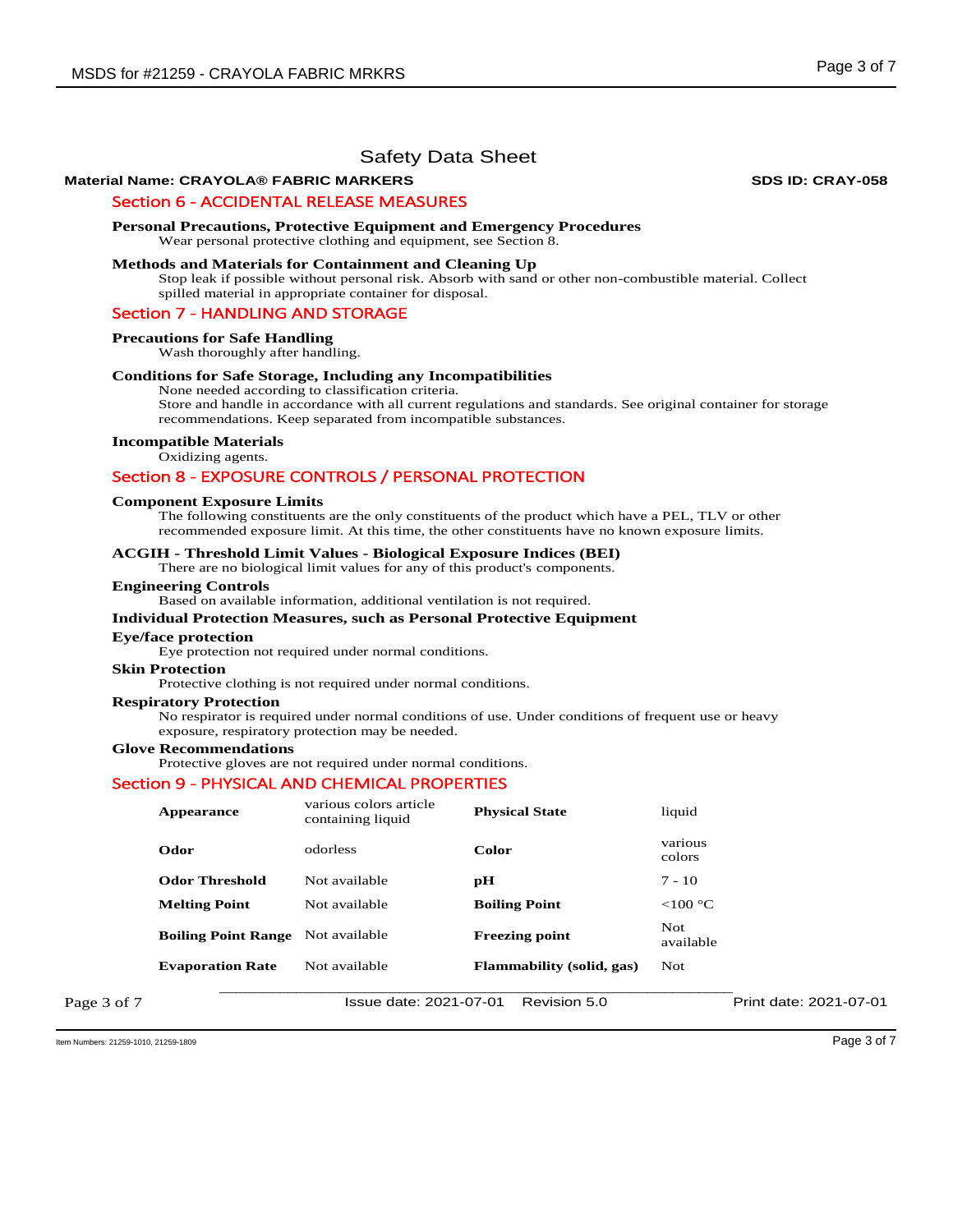# **Material Name: CRAYOLA® FABRIC MARKERS SDS ID: CRAY-058**

|                                           |               |                                                   | available             |
|-------------------------------------------|---------------|---------------------------------------------------|-----------------------|
| <b>Autoignition</b><br><b>Temperature</b> | Not available | <b>Flash Point</b>                                | Not<br>available      |
| <b>Lower Explosive</b><br>Limit           | Not available | <b>Decomposition</b><br>temperature               | Not.<br>available     |
| <b>Upper Explosive</b><br>Limit           | Not available | <b>Vapor Pressure</b>                             | Not<br>available      |
| <b>Vapor Density</b><br>$(air=1)$         | Not available | <b>Specific Gravity</b><br>$(water=1)$            | $1.01 - 1.05$         |
| <b>Water Solubility</b>                   | (Soluble.)    | <b>Partition coefficient: n-</b><br>octanol/water | Not.<br>available     |
| <b>Viscosity</b>                          | Not available | <b>Kinematic viscosity</b>                        | Not.<br>available     |
| <b>Solubility (Other)</b>                 | Not available | <b>Density</b>                                    | $1.01 - 1.05$<br>g/cc |
| <b>Physical Form</b>                      | Liquid        | <b>Molecular Weight</b>                           | Not.<br>available     |

# Section 10 - STABILITY AND REACTIVITY

# **Chemical Stability**

Stable at normal temperatures and pressure.

## **Possibility of Hazardous Reactions** Will not polymerize.

**Conditions to Avoid** None reported.

## **Incompatible Materials** Oxidizing agents.

### **Hazardous decomposition products**  Oxides of carbon

**Thermal decomposition products**  Oxides of carbon.

# Section 11 - TOXICOLOGICAL INFORMATION

# **Information on Likely Routes of Exposure**

**Inhalation**  No information on significant adverse effects.

# **Skin Contact**

No information on significant adverse effects.

# **Eye Contact**

No information on significant adverse effects.

# **Ingestion**

No information on significant adverse effects.

# **Acute and Chronic Toxicity**

Page 4 of 7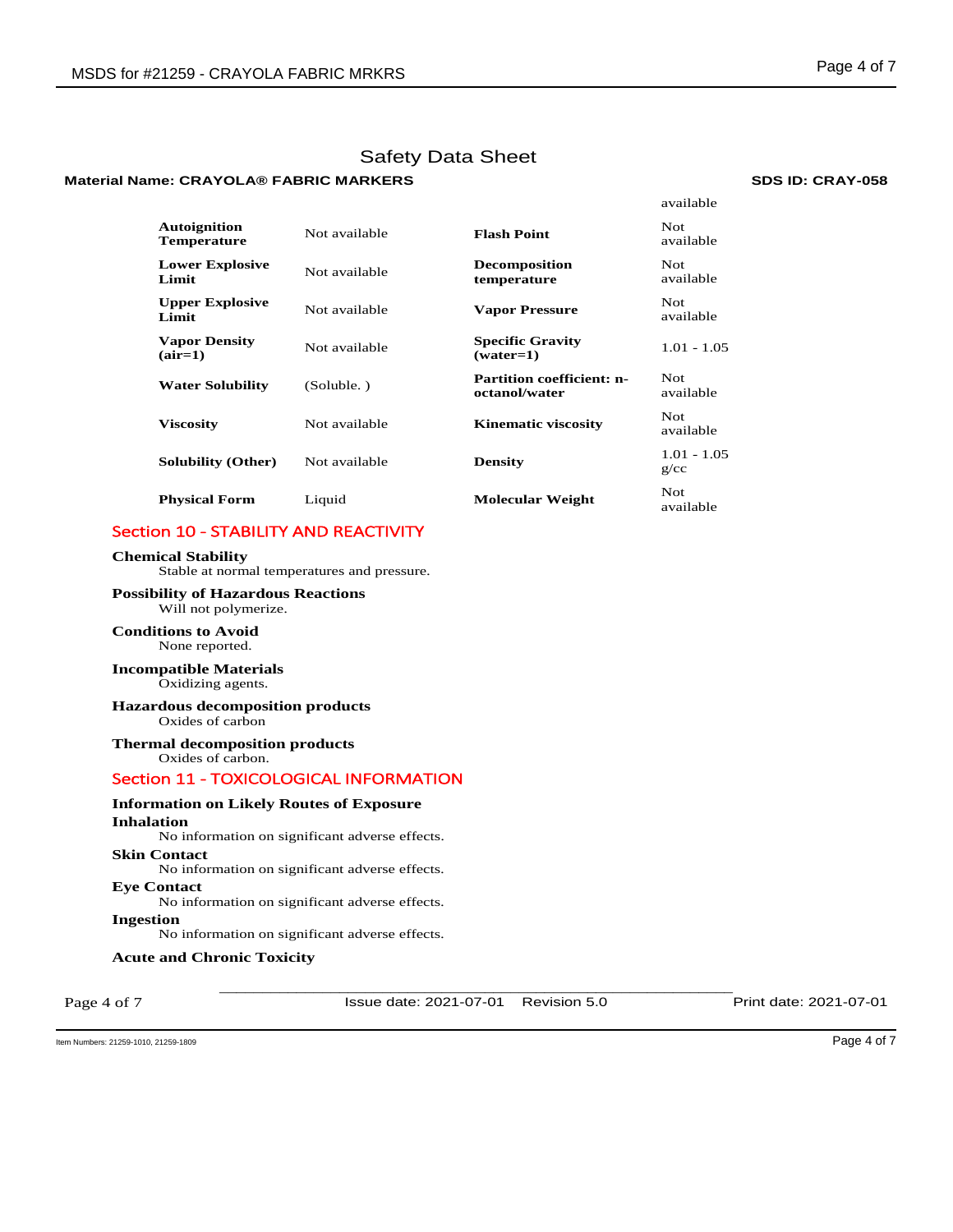# **Material Name: CRAYOLA® FABRIC MARKERS SDS ID: CRAY-058**

**Component Analysis - LD50/LC50**  The components of this material have been reviewed in various sources and no selected endpoints have been identified.

**Product Toxicity Data** 

**Acute Toxicity Estimate**  No data available.

**Immediate Effects** 

None.

**Delayed Effects**  None.

**Irritation/Corrosivity Data**  None.

**Respiratory Sensitization**  No information available for the product.

# **Dermal Sensitization**

No information available for the product.

## **Component Carcinogenicity**

None of this product's components are listed by ACGIH, IARC, NTP, DFG or OSHA.

## **Germ Cell Mutagenicity**

No information available for the product.

## **Tumorigenic Data**

No information available for the product.

### **Reproductive Toxicity**  No information available for the product.

## **Specific Target Organ Toxicity - Single Exposure**  No target organs identified.

**Specific Target Organ Toxicity - Repeated Exposure**  No target organs identified.

# **Aspiration hazard**

Not expected to be an aspiration hazard.

# **Medical Conditions Aggravated by Exposure**

No data available.

# Section 12 - ECOLOGICAL INFORMATION

# **Component Analysis - Aquatic Toxicity**

No LOLI ecotoxicity data are available for this product's components.

## **Persistence and Degradability**

No information available for the product.

## **Bioaccumulative Potential**

No information available for the product.

### **Mobility**

No information available for the product.

Page 5 of 7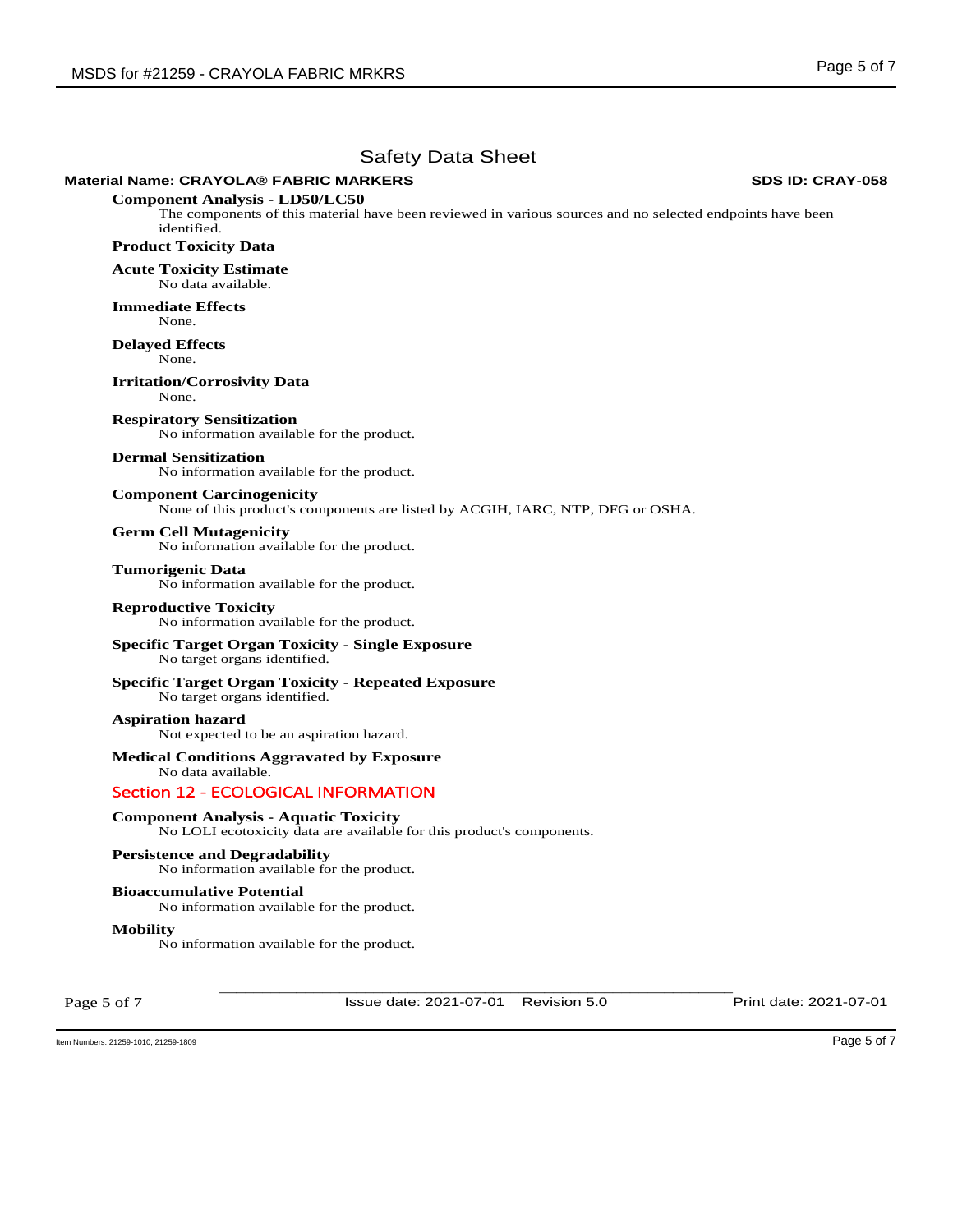# **Material Name: CRAYOLA® FABRIC MARKERS SDS ID: CRAY-058**

# Section 13 - DISPOSAL CONSIDERATIONS

### **Disposal Methods**

Dispose in accordance with all applicable regulations.

### **Component Waste Numbers**

The U.S. EPA has not published waste numbers for this product's components.

## Section 14 - TRANSPORT INFORMATION

**US DOT Information: UN/NA #:** Not regulated

**IATA Information: UN#:** Not regulated

**ICAO Information: UN#:** Not regulated

# **IMDG Information:**

**UN#:** Not regulated

**TDG Information: UN#:** Not regulated

### **International Bulk Chemical Code**

This material does not contain any chemicals required by the IBC Code to be identified as dangerous chemicals in bulk.

# Section 15 - REGULATORY INFORMATION

### **U.S. Federal Regulations**

None of this product's components are listed under SARA Sections 302/304 (40 CFR 355 Appendix A), SARA Section 313 (40 CFR 372.65), CERCLA (40 CFR 302.4), TSCA 12(b), or require an OSHA process safety plan.

# **SARA Section 311/312 (40 CFR 370 Subparts B and C) reporting categories**

No hazard categories applicable.

### **U.S. State Regulations**

None of this product's components are listed on the state lists from CA, MA, MN, NJ or PA.

# **California Safe Drinking Water and Toxic Enforcement Act (Proposition 65)**

Not listed under California Proposition 65.

## **Component Analysis - Inventory**

## **U.S. Inventory (TSCA)**

All of the components of this product are listed on the TSCA Inventory.

# Section 16 - OTHER INFORMATION

### **NFPA Ratings**

Health: 1 Fire: 1 Instability: 0 Hazard Scale:  $0 =$  Minimal  $1 =$  Slight  $2 =$  Moderate  $3 =$  Serious  $4 =$  Severe

### **Summary of Changes**

4/25/2018 - Update to Section(s) 1.

### **Revision date**  4/25/2018

Page 6 of 7

\_\_\_\_\_\_\_\_\_\_\_\_\_\_\_\_\_\_\_\_\_\_\_\_\_\_\_\_\_\_\_\_\_\_\_\_\_\_\_\_\_\_\_\_\_\_\_\_\_\_\_\_\_\_\_\_\_\_\_\_ Issue date: 2021-07-01 Revision 5.0 Print date: 2021-07-01

Item Numbers: 21259-1010, 21259-1809 Page 6 of 7